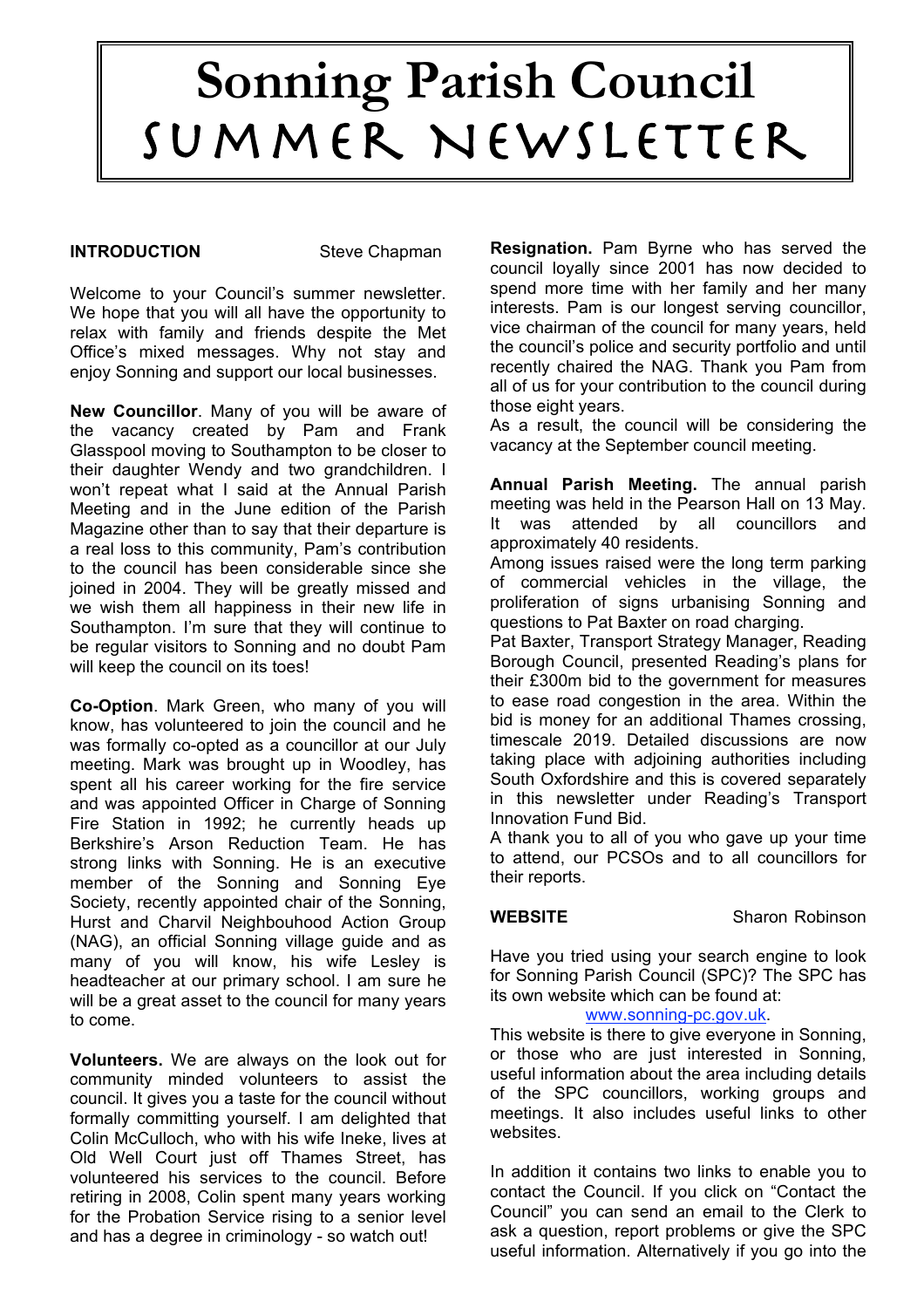"Highways" page you can use that link to report any vehicles that you see in the village that you think are exceeding the 7.5t limit. Obviously the SPC is happy to receive reports in other ways but I would like to encourage you to use this link to report suspect vehicles. This link sends your report direct to Ken Peters, who is Chairman of the Highways Working Group, and so it ensures that your report reaches the right person as quickly as possible.

**FINANCE** Lesley Bates

Our balance sheet to 31 March 2009 reported total assets at £106,368 v £129,807 last. The reduction is due to the £26,581 re-surfacing of the tennis courts. This is required every 7-8 years and 90% of the cost is met by members of the club. As reported previously, £70,000 is ring fenced for a capital project such as a future pavilion replacement and we consider it prudent to hold £15,000 for unforeseen expenditure; we remain well above that level. Our interest rate with National Savings is no longer competitive so we will shortly be moving some capital to a higher earning account but one where the capital sum is assured. We have now trimmed our annual revenue expenditure to £34,500 to reflect the lower interest rates. On the plus side, we have been successful in bidding for some £6,000 for the playground and recreation ground from the Borough Council which will allow us to complete the playground safety fencing and other works.

## **HIGHWAYS** Ken Peters

## **7.5 Tonne Environmental Weight Limit**

Over the past 3 months we have introduced a number of measures to monitor and report on the volume of HGVs over 7.5t that transit through the Sonning environmental weight limit area. We have conducted 2 major surveys for a period 06.00 to 17.00 on  $1<sup>st</sup>$  April and  $15<sup>th</sup>$  June which has helped identify not only types of vehicles but the pattern of usage during the day. 22 and 27 vehicles were identified respectively for the 2 dates some of which legitimately serve businesses in the area and the development work taking place at Bishop's Close. The majority of vehicles appear to be either locally based or regular users and these are initially our main targets to be addressed. Large TIR and articulated types appear to be in the minority and not necessarily regular transgressors. Once having experienced our narrow roads they do not want to repeat the experience! Those companies clearly identified are being written to by the Council to advise them of the consequences of using the area illegally. The Police are giving us their support with officers in attendance during the surveys stopping and checking vehicles and drivers. We have also established a reporting facility on our council website enabling residents to report their observations directly where they believe a vehicle is clearly over 7.5t. Date & Time, Registration number, Place seen and direction of travel, with description and company name etc. ('www.sonning-pc.gov.uk/highways'). A further survey conducted on 16 July 10am – 2pm with police support identified only 4 overweight HGVs. This positive trend can only be confirmed with regular surveys at peak HGV transit times. Future surveys will be focussed on times of the day known to be HGV peaks again when possible with police support. We have received good coverage in the media of our actions and will continue to seek their support to spread the word.

#### **Parking in Sonning Lane outside Reading Blue Coat School.**

We are aware of the potential dangerous situation caused by vehicles parked immediately outside RBCS severely restricting the road width making it difficult for approaching traffic to negotiate. In conjunction with Wokingham BC Engineers and the School we have been working on a solution using a series of road markings which will discourage parking at this key point but minimise the effect on further down Sonning Lane nearer to Pearson Road. Currently a proposed Traffic Regulation Order is being circulated to interested parties prior to being processed and applied with an expected installation date in October/November.

## **Top 3 Priorities**

Wokingham BC have requested our latest top 3 highway priorities and we have submitted our top 2 whilst we are carefully considering our options for the third.

Our top 2 are as follows:

#### Sonning Lane/A4 Junction

Whilst there have been no significant change in this situation it still remains a very high priority for the Council and we are using every opportunity to pursue this with the Borough Council. Our preferred option is the installation of traffic lights more so with the recent spate of accidents and the increase in traffic using this junction partly due to the increased use of the local sports facilities. At an approximate cost of £120,000 in an environment of very limited financial resources there is little prospect of this being resolved in the short term. Nevertheless it will remain the number one highway's priority for the Council.

Thames Street Pavement. The pavement narrowing outside Fairlawn which is a hazard to pedestrians is still an outstanding priority item. Again, budgetary constraints are impeding progress; however, we will continue to urge the Borough Council to resolve this issue.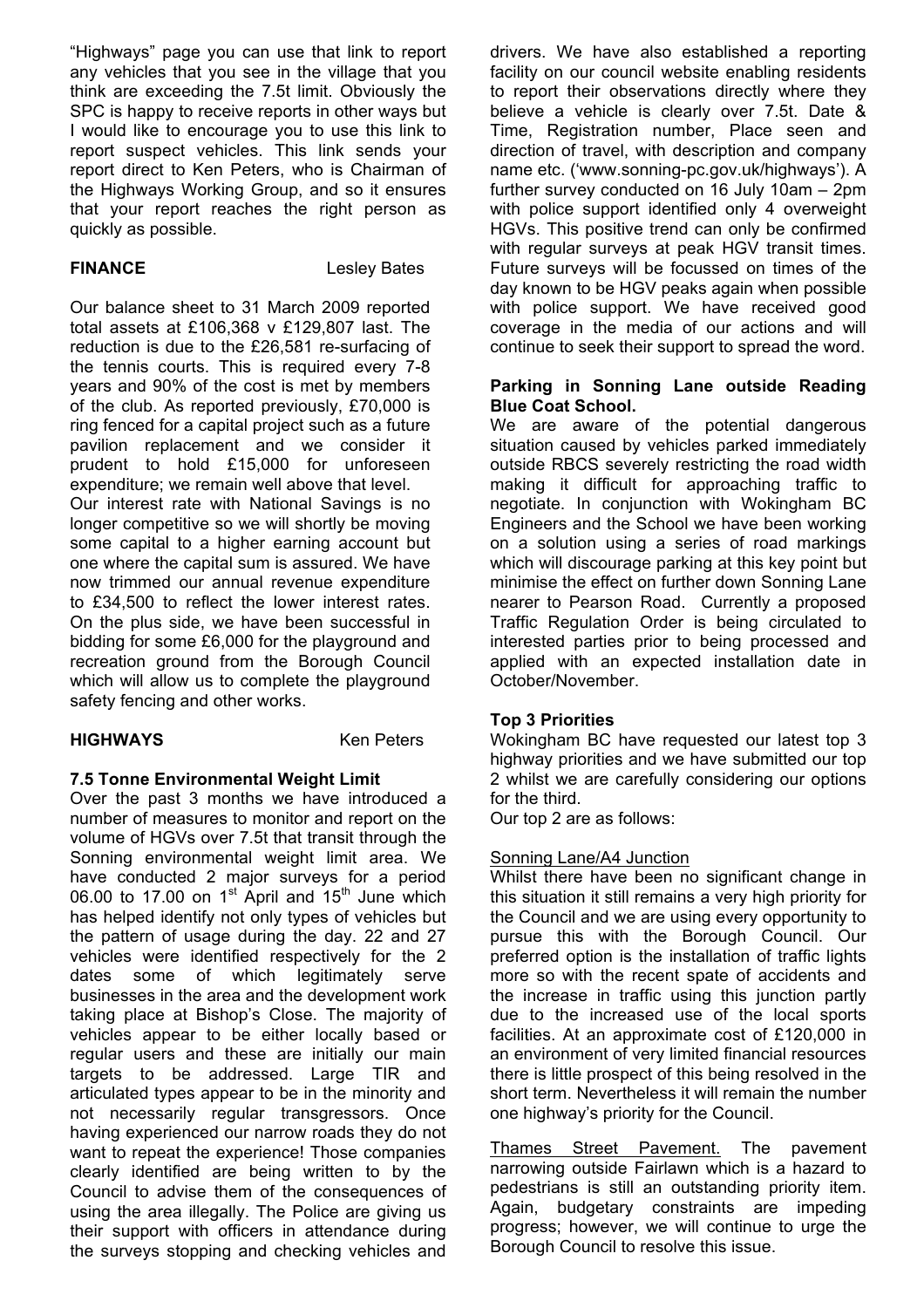#### **Pound Lane Pedestrian Crossing**

The road markings at this crossing are shortly due for an upgrade to make them more conspicuous and comply with new legislation by replacing the buff coloured pavers with red ones.

#### **Condition of Local Roads**

The condition of our local roads over the past weeks has left a lot to be desired. Whilst the Borough engineers with their restricted resources have worked hard to resolve problems they do rely heavily on receiving information. Residents should be aware that they can contact Wokingham Borough Council Direct on their new Customer Service Centre number to report potholes, other dangerous road conditions and damaged road signs requiring urgent attention on (0118) 9746000. You can also use their new Live Chat facility on their website to report road conditions and other issues at 'www.wokingham.gov.uk/contacts' or email 'wokinghamdirect@wokingham.gov.uk'.

#### **PLANNING** Pat Doyle

#### **Sonning's Listed Buildings**

Without doubt, Sonning's rich architectural heritage and the unique quality of its conservation area is enhanced by the number of listed buildings within the village.

Since 1997 English Heritage has had the gargantuan task of not only identifying those buildings and structures that form part of our heritage, but also to ensure that via listing they are properly protected and preserved. With the exception of a limited number of new structures, historic buildings are a non-renewable source. In spite of such weighty protection their very existence is not automatically assured by listing alone, consequently the task of ensuring that 'unwelcome' developments do not adversely affect the well being of these precious structures falls upon our local authorities and to no less a degree upon parish and town councils.

There are now three categories of 'listing' in order of importance – Grade 1 being buildings of exceptional importance, under which 'The Deanery' is rightly listed. Grade II\* (star) important buildings of more than special interest. Both St. Andrew's Church and 'The Bull' hotel come within this category.

Grade II, buildings of special interest cover the remaining buildings and 'listed' structures on the present Sonning inventory of forty nine. These include Sonning's brick bridge, the iron gates, brick pillars and canopy at the entrance to 'Bishop's Close', the mile stone in the Old Bath Road and the telephone box outside Pearson Hall among others. An ancient ice house on the site of 'Bishop's Close' is another Grade II listing to which special protection is being afforded during the construction process on that site, as are pillars and their iron gates.

Whilst it is perfectly in order to carry out works, both alteration and refurbishment, to a listed building, such works not only require detailed Listed Building consent, together with formal Planning Consent, those works must also maintain strict compliance with any consent, together with conditions, that may be granted by Wokingham Borough Council. This process usually works very well and can only be of lasting benefit to the building and its proud owners, particularly if time has taken its toll and work is urgently required. One only has to look around this village to see what can be achieved.

Constant and steady pressure upon local authorities and, indeed, Parish Councils to perhaps take a more 'relaxed' view when dealing with quite complex and difficult structural problems invariably associated with listed buildings is ever present. Those "roof tiles that will do" or an ancient oak beam replaced by "a more convenient steel beam" are dangerous erosions of our heritage, and not just here in Sonning. Rest assured that your Parish Council is fully aware of its duty and responsibility to ensure the well being of this important 'listed' heritage.

#### **Public Inquiries**

The Inspectors report on the Sandford Farm, Woodley appeal for 492 dwellings and 150 retirement units is expected next month and the result of the Core Strategy inquiry in October. The Core Strategy laid out where the 12, 460 dwellings dictated by the government to 2026 could be accommodated in sustainable locations.

#### **RECREATION** Tim Pascall

**Tennis.** The tennis club wish to replace their current "hut" with a small pavilion to include toilets. To help achieve this we applied for a £10,000 lottery grant, regrettably we were not successful so are now rethinking the project. The council have approved £6,600 towards the project and are seeking to reclaim the £4,000 VAT on the court resurfacing which would give us  $\sim$ £10,000 towards the project. This would certainly achieve the key criteria of providing toilets and avoid the current trek to the pavilion.

**Cricket.** Sonning Cricket Club is enjoying a terrific season with 55 matches won out of 67 played so far across all teams. The Under 11s have won their division of the Berks Youth League in their debut season, all three adult